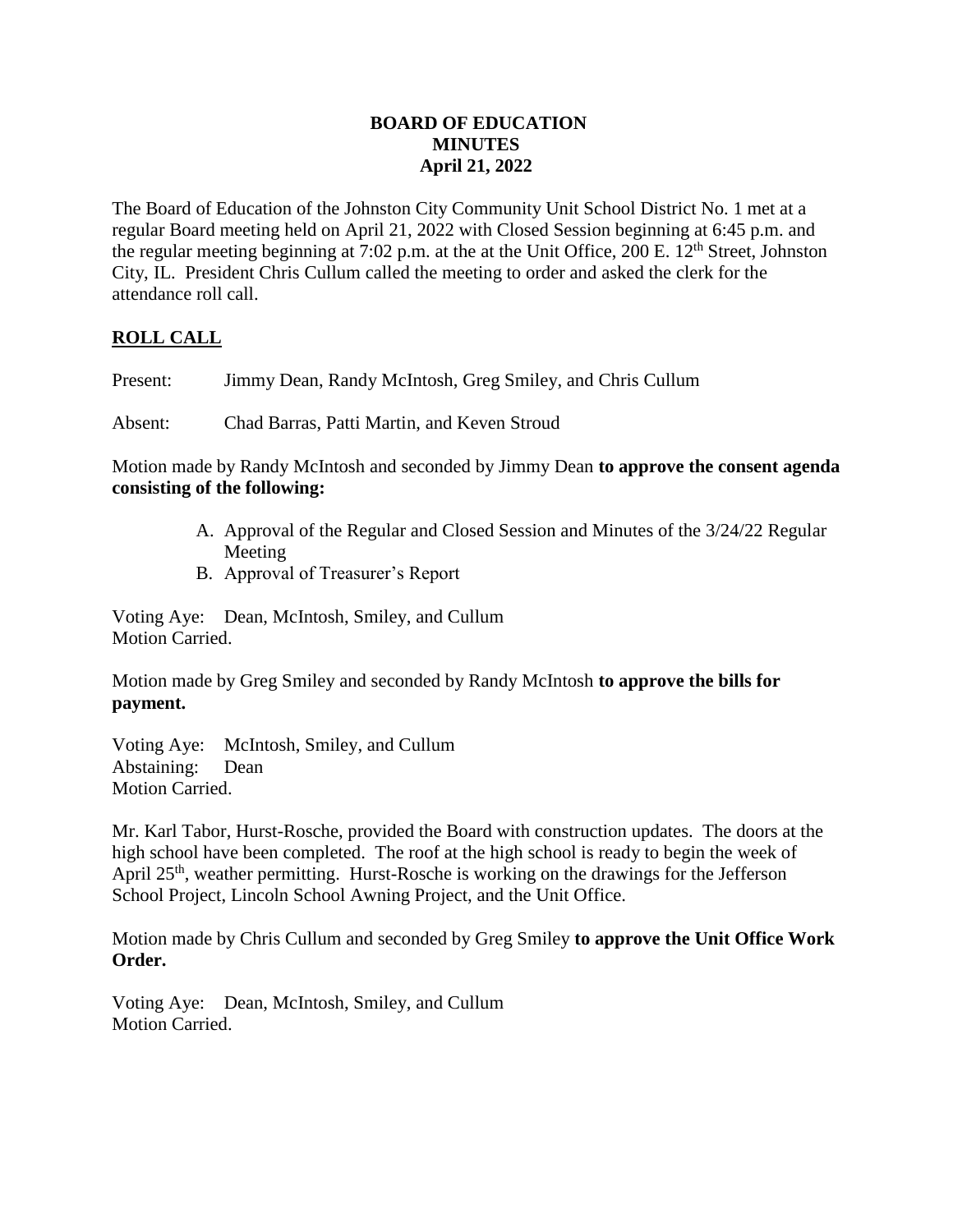## **4/21/22 MINUTES -2-**

Motion made by Randy McIntosh and seconded by Jimmy Dean **to amend the 2021-2022 Calendar for the use of (1) emergency day to make the last day of student attendance May 23rd and the Teacher Institute Day May 24th .**

Voting Aye: Dean, McIntosh, Smiley, and Cullum Motion Carried.

The June Board meeting and Amended Budget Hearing will be held Thursday, June 23, 2022.

Motion made by Randy McIntosh and seconded by Greg Smiley **to approve a resolution and contract to purchase real property.**

Voting Aye: Dean, McIntosh, Smiley, and Cullum Motion Carried.

Motion made by Greg Smiley and seconded by Chris Cullum **to approve the LTC Instructional Technology Coach Contract.**

Voting Aye: Dean, McIntosh, Smiley, and Cullum Motion Carried.

Motion made by Jimmy Dean and seconded by Greg Smiley **to approve the Athletic Complex Ventilation Project.**

Voting Aye: Dean, McIntosh, Smiley, and Cullum Motion Carried.

Motion made by Jimmy Dean and seconded by Chris Cullum **to approve the High School Student Council to St. Louis Zoo in St. Louis, MO on May 9, 2022, the High School Band to Holiday World in Santa Claus, IN on May 21, 2022, and the High School Dance Team to Busch Stadium in St. Louis, MO on August 13, 2022.** 

Voting Aye: Dean, McIntosh, Smiley, and Cullum Motion Carried.

Motion made by Chris Cullum and seconded by Jimmy Dean **to accept the resignation of Crystal Stultz as a High School Science Teacher, Scholar Bowl Team Co-Coach, and as ACES Coach and to post the positions.**

Voting Aye: Dean, McIntosh, Smiley, and Cullum Motion Carried.

Motion made by Chris Cullum and seconded by Jimmy Dean **to employ Holli Clark, Toni Lawrence, Robbie Rosenbery, Chanda McCoy, Melanie Emery, Trevor Stanley, and Blake**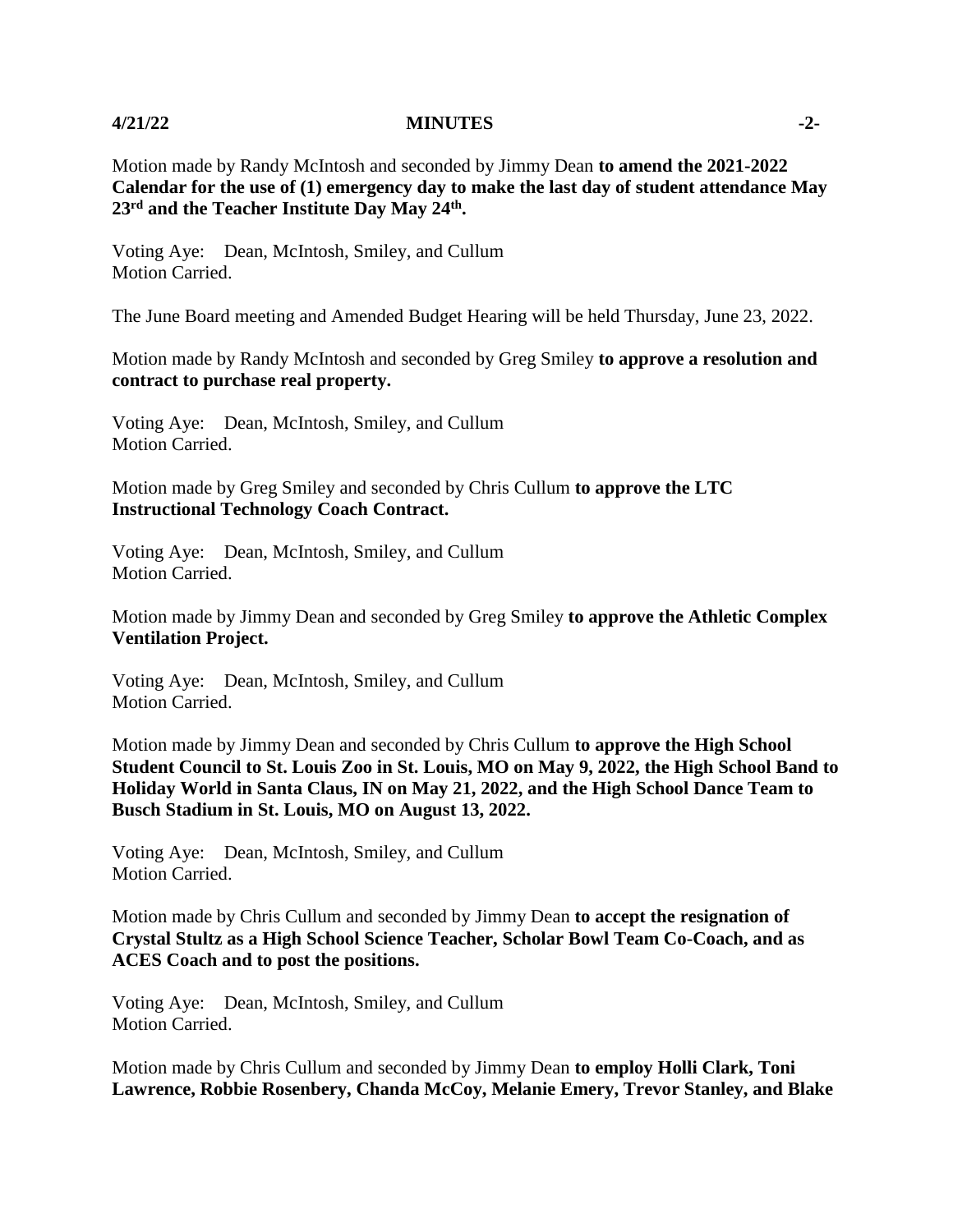## **4/21/22 MINUTES -3-**

**Dobraski as 21-22 Summer School Teachers, Valerie Turner, Amanda Wood, Jessica Wagley, and Rosa Moulton as 21-22 Summer School Aides, and Mitchell Rushing, Saeward Mattox, and Scott Burzynski as 21-22 Summer Driver's Education Teachers.**

Voting Aye: Dean, McIntosh, Smiley, and Cullum Motion Carried.

Motion made by Chris Cullum and seconded by Randy McIntosh **to employ Schelly Smiley as District Textbook Coordinator.**

Voting Aye: Dean, McIntosh, and Cullum Abstaining: Smiley Motion Carried.

Motion made by Jimmy Dean and seconded by Randy McIntosh **to employ Ashley Smiley as High School Girls' Volleyball Coach.**

Voting Aye: Dean, McIntosh, and Cullum Abstaining: Smiley Motion Carried.

Motion made by Chris Cullum and seconded by Randy McIntosh **to employ Will Carmickle as Assistant High School Girls' Volleyball Coach, Jacob Vanwey as Assistant High School Boys' Basketball Coach, and Jim Switcher as Junior High School Girls' Basketball Coach.**

Voting Aye: Dean, McIntosh, Smiley, and Cullum Motion Carried.

Motion made by Chris Cullum and seconded by Randy McIntosh **to approve Jim Kowzan as a Volunteer Middle School Golf Coach, Dave Davis as a Volunteer Middle School Golf Assistant Coach, and Darron Rushing as a Volunteer Middle School Golf Assistant Coach.**

Voting Aye: Dean, McIntosh, Smiley, and Cullum Motion Carried.

Motion made by Randy McIntosh and seconded by Chris Cullum **to post the Junior High School Girls' Assistant Basketball Coach, High School Wrestling Coach, and K-2 Support Teacher positions.**

Voting Aye: Dean, McIntosh, Smiley, and Cullum Motion Carried.

The new digital sign has been installed at Jefferson School.